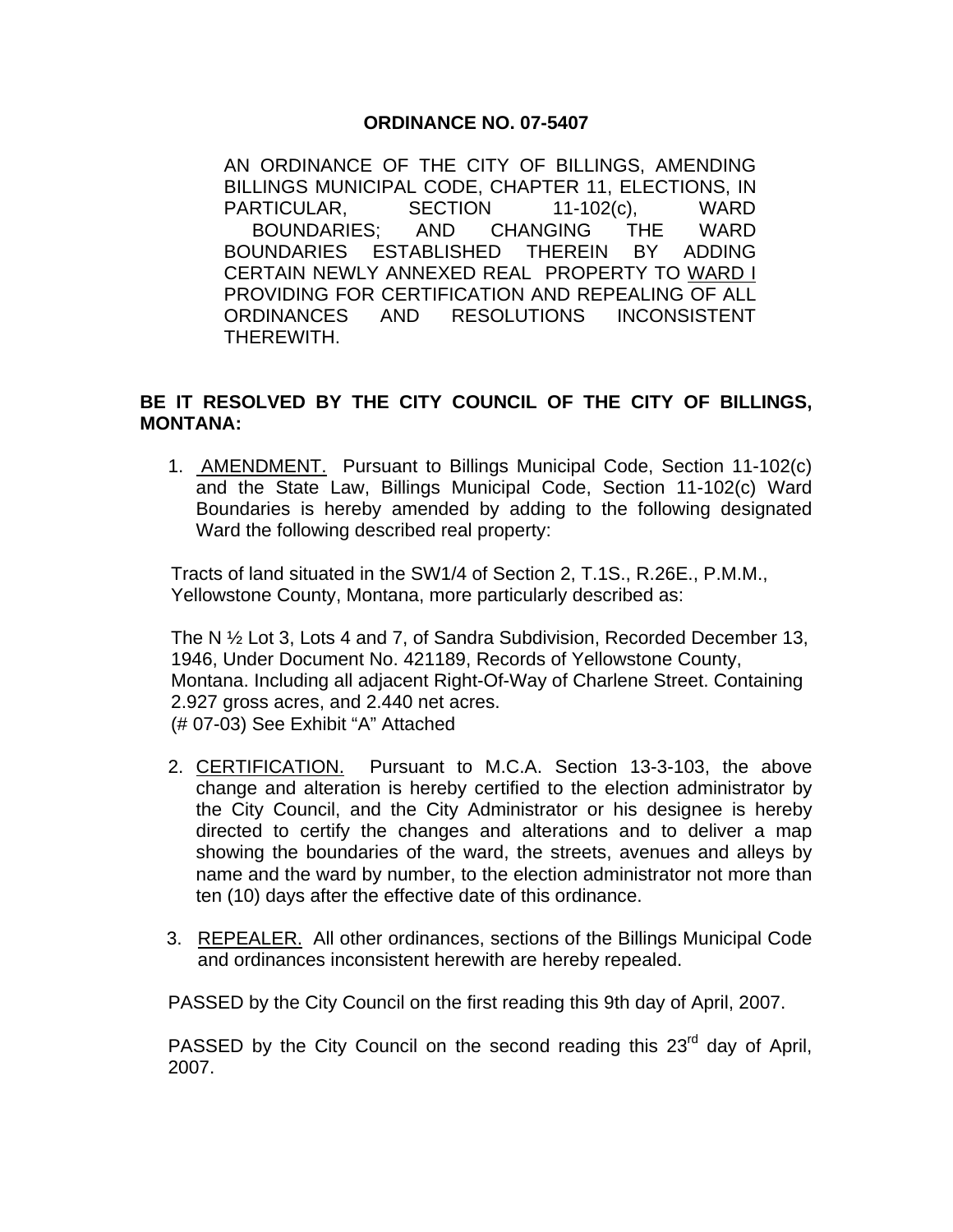THE CITY OF BILLINGS:

Ron Tussing, MAYOR

 $\frac{1}{2}$  ,  $\frac{1}{2}$  ,  $\frac{1}{2}$  ,  $\frac{1}{2}$  ,  $\frac{1}{2}$  ,  $\frac{1}{2}$  ,  $\frac{1}{2}$  ,  $\frac{1}{2}$  ,  $\frac{1}{2}$  ,  $\frac{1}{2}$  ,  $\frac{1}{2}$  ,  $\frac{1}{2}$  ,  $\frac{1}{2}$  ,  $\frac{1}{2}$  ,  $\frac{1}{2}$  ,  $\frac{1}{2}$  ,  $\frac{1}{2}$  ,  $\frac{1}{2}$  ,  $\frac{1$ 

ATTEST:

BY:\_\_\_\_\_\_\_\_\_\_\_\_\_\_\_\_\_\_\_\_\_\_\_\_\_\_ CITY CLERK